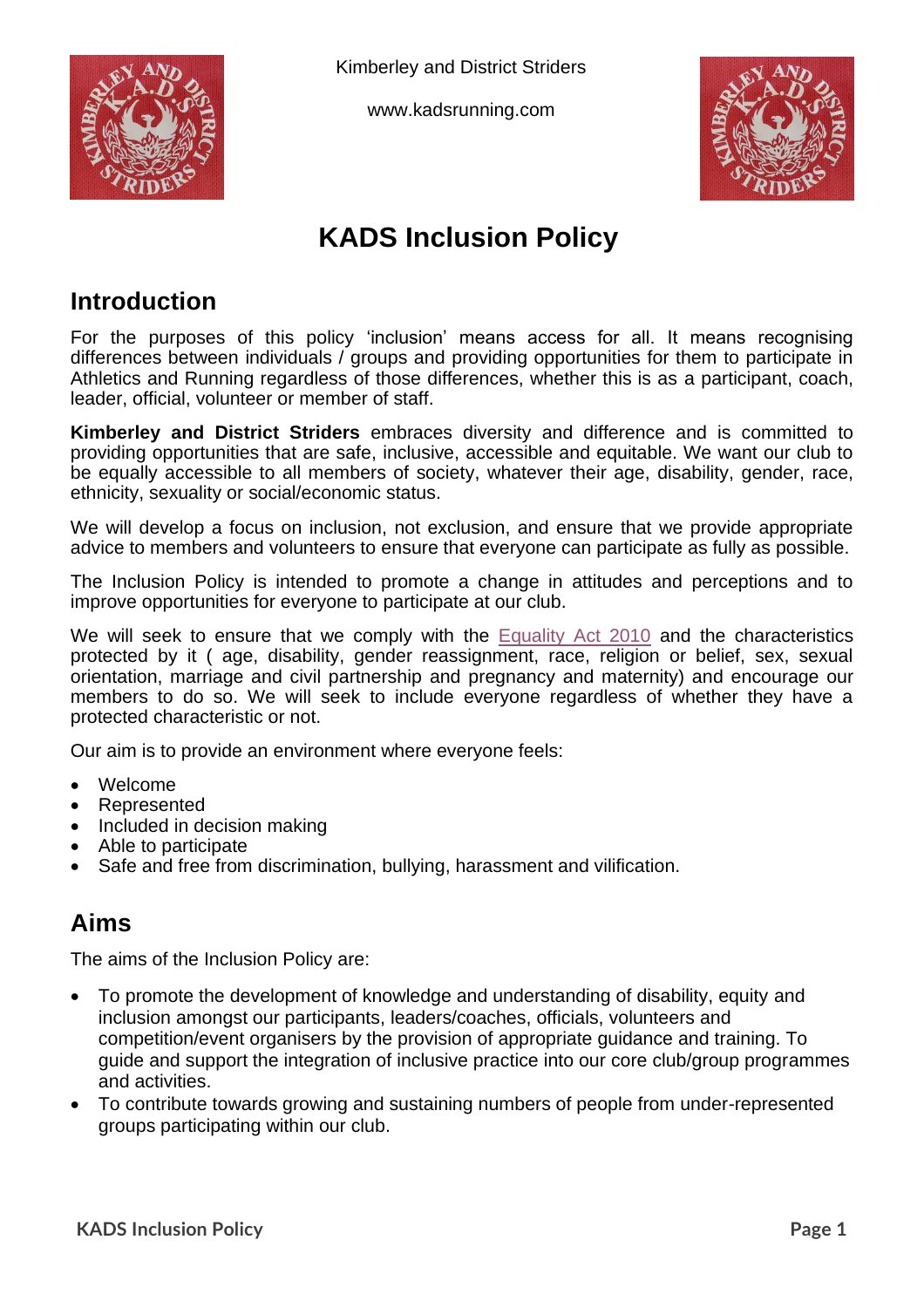

www.kadsrunning.com



- To promote inclusion within Athletics and Running wherever possible and in accordance with the provisions of the Equality Act. The chairperson is typically the most senior official role in a club and fulfils a range of duties dealing with overall management of club affairs. The chairperson leads the club to achieve their vision, short term and long-term goals.
- To adopt inclusive practice within our competition and events.
- To promote close working partnerships with relevant groups and organisations to support the development of inclusive practice within our club.

# **Commitment**

We will;

- Not tolerate discrimination, harassment, bullying or victimisation.
- Actively identify and reduce barriers to participation for under-represented groups.
- Consult with expert partners and other organisations to facilitate inclusive practices and remove barriers to participation.
- Ensure under-represented groups are given the opportunity to participate in all aspects of our club.
- Provide opportunities for all in coaching, officiating and leadership positions.

There are a number of measures that we will take to ensure that we are working under the guidance of the Policy and within the requirements of the [Equality Act \(2010\).](https://www.gov.uk/guidance/equality-act-2010-guidance)

## **We will provide a welcoming environment**

- We will think positively about how we can include people rather than focusing on potential barriers to participation.
- We will consider how our club/group is promoted. For example, by providing information in formats which are accessible and by using appropriate imagery.
- We will encourage people to contact us to discuss their needs and requirements to facilitate inclusion and we will ensure we consider what reasonable adjustments could be made to enable them to participate.
- We will develop the knowledge and understanding of key officials, coaches, leaders and other volunteers, of disability, equity and inclusive practice by providing appropriate guidance and training.